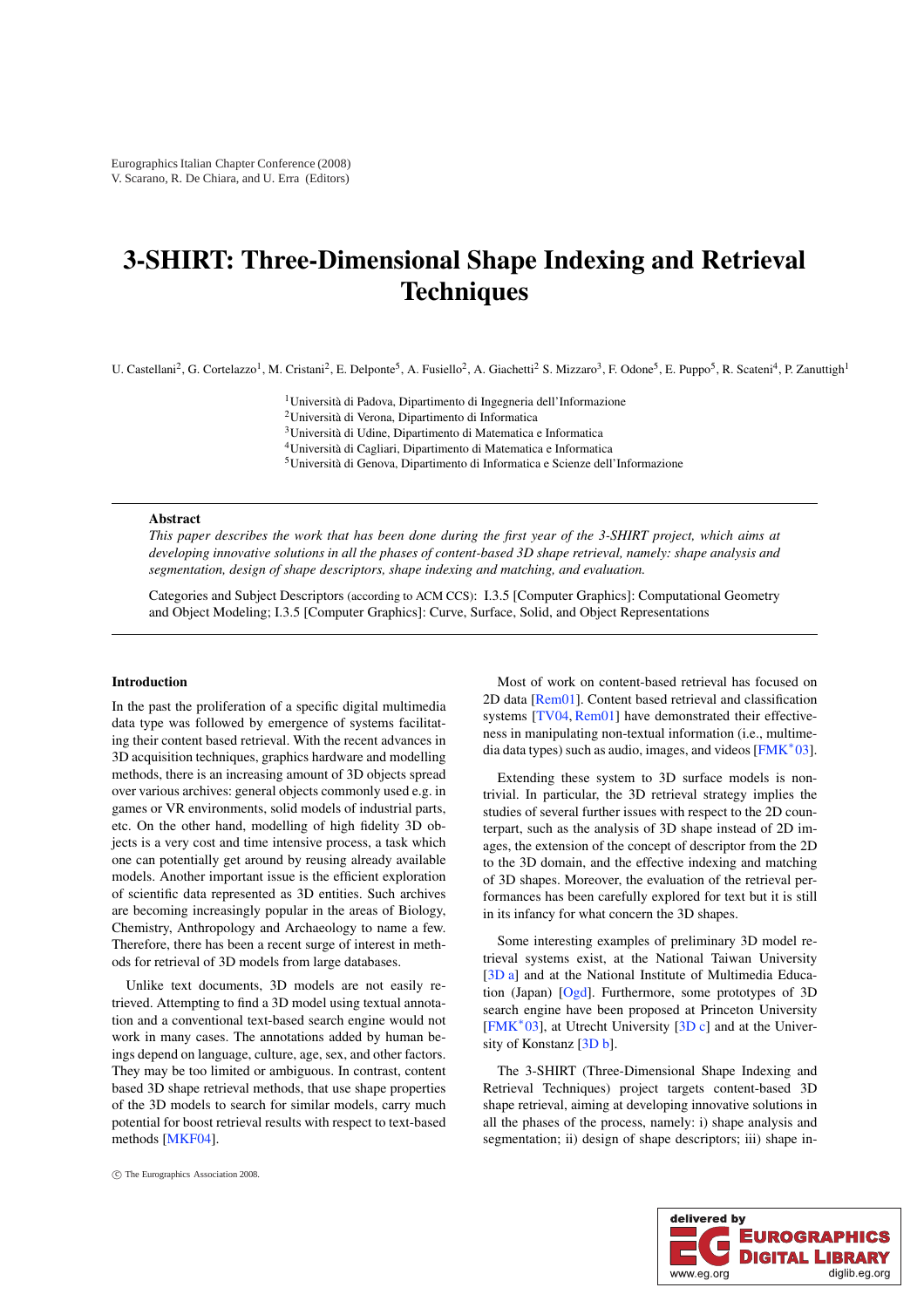<span id="page-1-0"></span>dexing and matching; iv) evaluation. This paper describes the research that has been carried out during the first year of the project. The following sections will deal with each one of the above points.

# 1. Shape analysis

Shape analysis is performed off-line, as a pre-processing step aimed at improving retrieval performances. It includes skeletonization and segmentation.

# 1.1. Skeletonization

The approach followed to find the 3D skeleton of a given mesh is fairly straightforward: embed the mesh in a regular discrete structure, then find which elements of the structure are crossed by the mesh and use a voxel-based approach to compute the skeleton.

The chosen data structure was, quite naturally, an octree, which we implemented in the OpenMesh [\[Ope\]](#page-7-8) framework. It is thus possible to convert any mesh in a voxel-based representation with the desired level of detail, based on mesh features (e.g., the shortest edge) or on the maximum number of voxels needed.



Figure 1: The voxelization and skeletonization plug-in developed for the OpenMesh visualizer: OpenFlipper

We are designing two different strategies for skeleton extraction:

- Following the approach originally described in [\[GS99\]](#page-7-9) and then in [\[CSM07\]](#page-7-10) the volume inside the mesh will be eroded (volume thinning) iteratively eliminating the voxels closest to the mesh until keeping only a one-voxel wide structure representing an approximation of the mesh's skeleton (see Fig. 1);
- Using a novel approach still under evaluation, we will shoot rays from the vertices of the mesh inside computing the first intersection of each ray with the mesh; the

mid-point of the segment connecting the vertex with the intersection will be counted for the voxel it is inside to build a density map of mid-points representing a suitable topological descriptor of the mesh, holding characteristics similar to its skeleton.

# 1.2. Segmentation

Segmentation is the task of partitioning a 3D mesh into connected regions or parts, thereby giving a high-level organization to the raw data. We propose three strategies.

#### 1.2.1. Segmentation based on saliency

This task has been addressed by introducing a new 3D saliency measure, able to extract perceptually meaningful regions of interest from 3D meshes [\[CCFM08\]](#page-7-11). The proposed approach is theoretically sound and it is inspired by the research on saliency measure on 2D images. In summary, the source mesh is decomposed in multiscale representations, and a saliency measure is defined by opportunely combining the results gathered at each scale level. The idea is to find robust variations in the mesh which are resolution invariant. The main steps of the proposed procedure are:

- Scale maps computation: a scale map is computed by first applying the Difference of Gaussian filter at a certain scale σ to all the mesh vertices, and then projecting each of the 3D displacement vectors (caused by the 3D filter) to the respective vertex normal. By defining properly different  $σ<sub>i</sub> several scale maps are computed.$
- Scale normalization: each scale maps is normalized by adopting the so called Itti's approach [\[IKN98\]](#page-7-12). Basically, the normalization is carried out combining global and local maxima of the same map. In particular, this procedure allows an enhancement of peaks.
- Adaptive inhibition process: from each vertex, we consider all the values of the scale map observed on the neighborhood. If such value is higher than the 85% of the values in its neighborhood, the value is retained, otherwise it is set to zero. This procedure allow ad adaptive delimitation of interesting regions.

At the end, a saliency map is defined by simply adding the contribution of each *inhibited* scale map. It is worth noting that the proposed saliency based segmentation allows the detection of a small subset of regions which are particularly significant on the mesh. We therefore switch between region to single point detection by simply introducing a nonmaximum procedure on each salient region: a point is detected if it is a local maximum where the neighbourhood of a point is adaptively defined by expanding the local region while new non-zero points are found (see Fig. [2\)](#page-2-0)

# 1.2.2. Segmentation based on triangular patches

This application starts from the approaches proposed originally in [\[SAPH04\]](#page-7-13) and [\[KS04\]](#page-7-14). These two methods are quite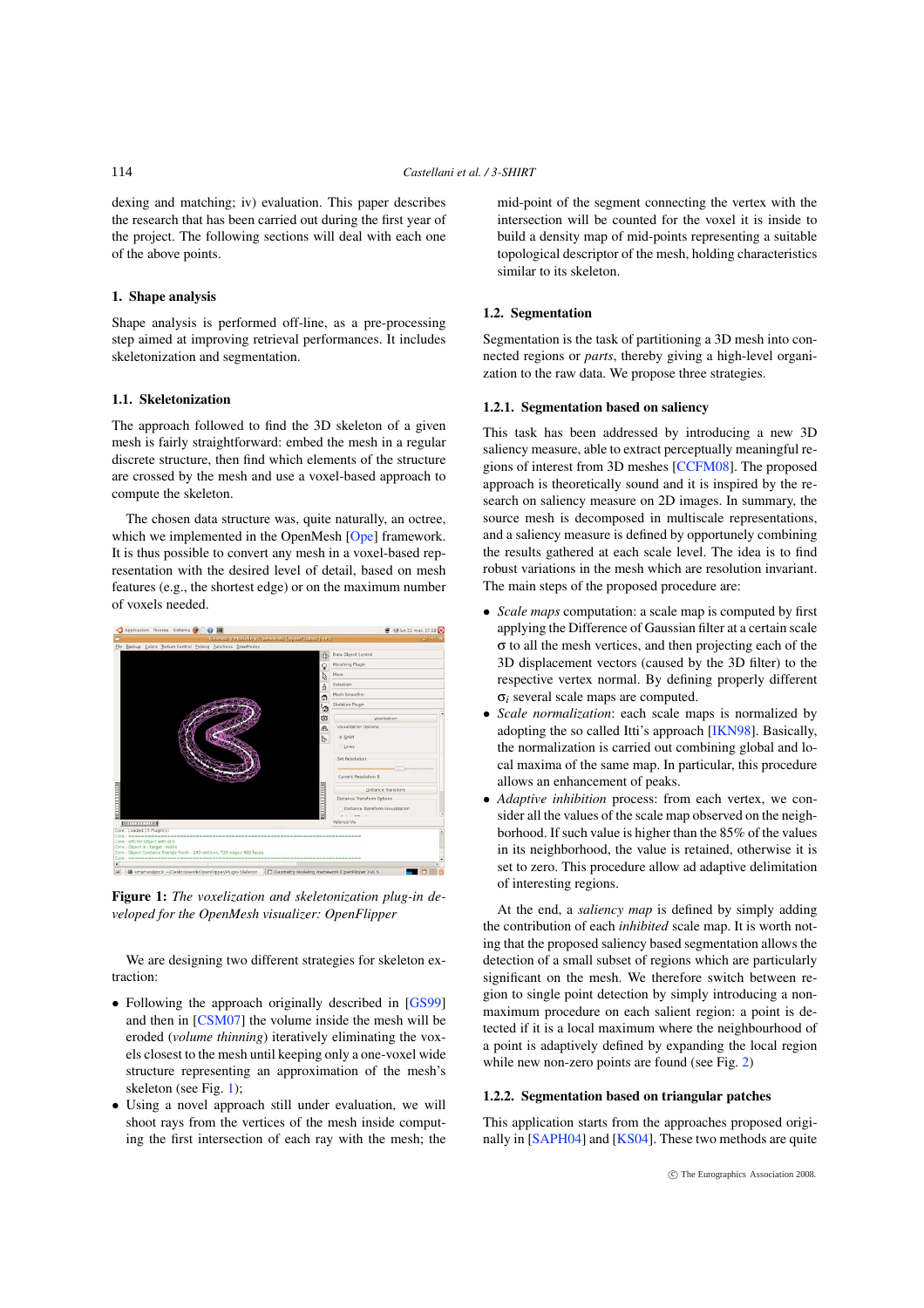<span id="page-2-1"></span><span id="page-2-0"></span>

Figure 2: The saliency map shows small regions (left), from which interest points are isolated (right). The most significant parts of the subject are detected such as the eyes, the nostrils of the nose, the fingers of the paws.

similar and both present an approach to segmentation that is aimed to partition two or more different meshes with the same scheme in order to morph them into each other. Since the segmentation is intended to be the first step towards the comparison and the recognition of similarities among meshes extracted from a database, we thought that this could be a good idea to start with. The application starts letting the user choosing feature points on the mesh, selected among the vertices. It then generates a coarse mesh with the feature points as vertices building the edges as the minimal path connecting them. The faces of this super-mesh are triangles by construction. The algorithm (a compromise between the starting two) is already implemented in OpenMesh [\[Ope\]](#page-7-8) and, presently, the focus is on increasing the performance accelerating the Dijkstra based procedure used for searching the shortest path among the feature points.

#### 1.2.3. Segmentation based on fuzzy clustering

Another different approach to the mesh segmentation under investigation is based on [\[KT03\]](#page-7-15) and [\[KLT05\]](#page-7-16). Using this method, once more under development inside Open-Mesh [\[Ope\]](#page-7-8), the user is able to segment, in a totally unsupervised mode, a mesh iteratively partitioning it, or a patch, in two parts, each of them representing the neighborhood of one of two representative faces, chosen by the algorithm driven by several parameters set by the user. The development is in its early stage and the results of this approach are expected later on.

# 2. Descriptors

One of major challenges in the context of data retrieval is to elaborate a suitable canonical characterization of the entities to be indexed. In the literature, this characterization is referred to as a descriptor. Since the descriptor serves as a key for the search process, it decisively influences the performance of the search engine in terms of computational efficiency and relevance of the results. We propose three types of descriptors: geometric, geometric plus texture and aspectbased.

# 2.1. Geometric descriptors

This issue has been addressed by focusing on a new robust geometric point descriptor. We have propose a statistical learning on the 3D domain [\[CCFM08\]](#page-7-11). Each detected point is modelled by a Hidden Markov Model (HMM), which is trained in an unsupervised way by using contextual 3D neighborhood information, thus providing a robust and invariant point signature. The goal is to build a compact description able to summarize information related to interest points and to their neighborhood area. More in details, once a point has been detected, the main steps of our approach are:

- Neighborhood data collection: we build a clockwise spiral pathway connecting vertices which lie at 1-ring distance, then at 2-ring distance and so on, until a fixed geodesic radius is reached. Along this pathway, we extract several local point information such as the maximal and minimal curvature, the normal displacement between the local point and the detected point, shape index, and so on.
- HMM learning: at  $n$  − dimensional each entry of the spiral a n-dimensional Gaussian is fitted to quantized the data in few values occurring repeatedly along the spiral. For this reason, modelling the spiral as a stochastic process, in which the different entities are thought as discrete states, is a reasonable choice. The HMM model parameters are extracted by obtained a statistical signature.



Figure 3: The Viterbi path of two HMMs built on two different-length spirals. For visual clarity, a state-identifying number is positioned on the area which exhibits mainly the presence of that state. Note that similar states lie in corresponding areas.

In this way, the HMM gives a statistical encoding of the point and its neighborhood, taking into account for the uncertainty in the data. Actually, each HMM state captures a particular geometrical aspect particularly evident near the point. In practice, the expressivity of such a characterization is robust to 1) rotation 2) irregular sampling (for example, due to holes in the mesh) and 3) resolution variation of the mesh over which the interest point lies (see Fig. 3).

Finally, by adopting this approach, the matching among the points are carried out by evaluating a pairwise similarity measure among HMMs in a maximum likelihood principle. In particular, if we consider the similarity measures as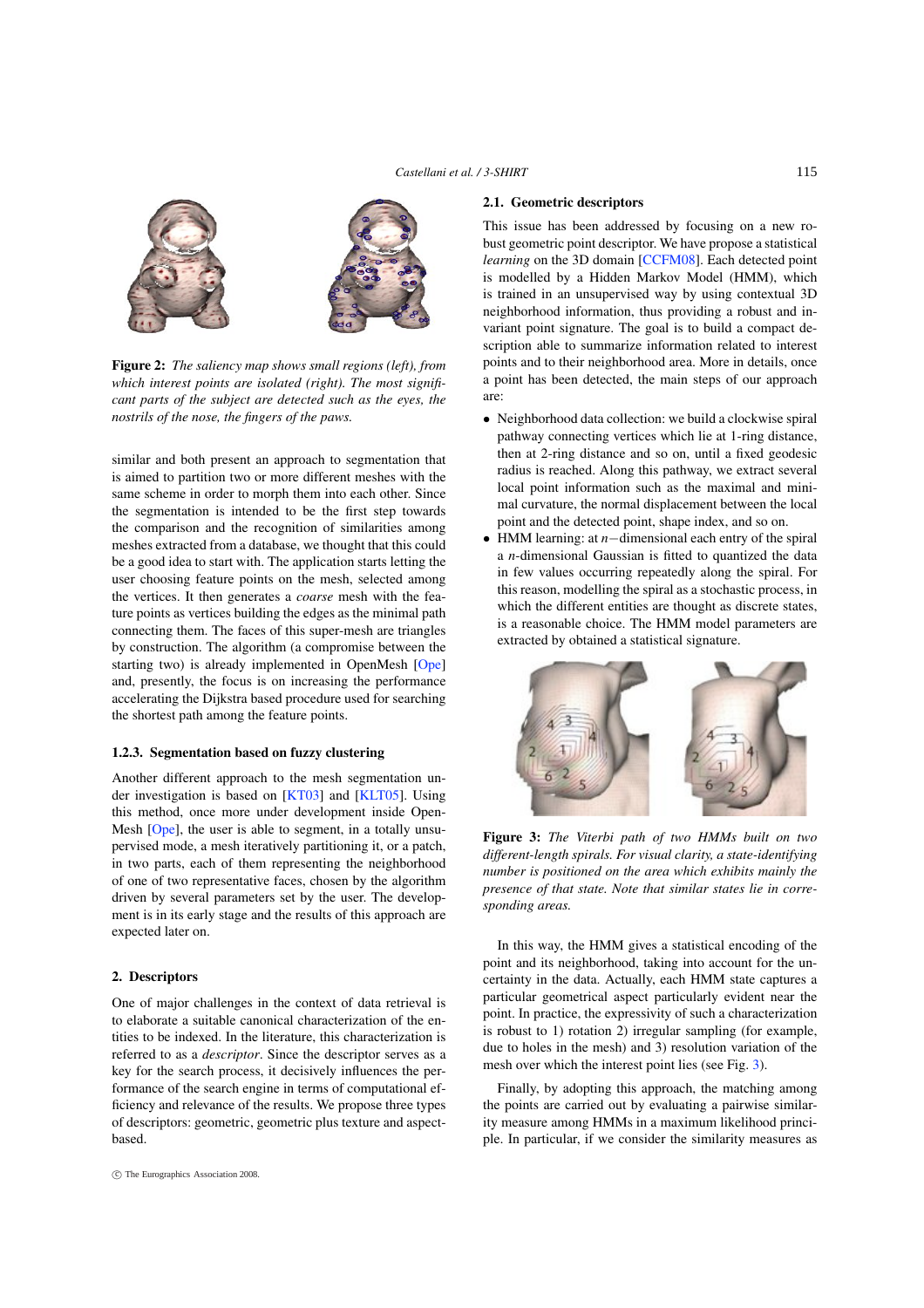<span id="page-3-0"></span>weights that characterize links between points, the above final matching can be formally cast as a maximum weighted matching problem (MWMP). Roughly speaking, in this case MWMP translates in selecting for each point of one model only one weighted link to another point on the other model, such that the summation of all the weights is maximal.

#### 2.2. Geometry and texture descriptors

We have addressed the development of 3D model descriptors that are able to exploit both the geometric information and the texture data.

Spin-images are a well-known descriptor for 3D models [\[JH99\]](#page-7-17). This descriptor is itself based on the concept of spin-map. Let us consider an oriented point at a surface mesh vertex defined as the pair formed by the 3D vertex coordinates p and the surface normal n at the vertex. We can assign to each point x on the 3D surface its coordinates pair  $(\alpha, \beta)$  with respect to the reference system  $(p, n)$  associated to an oriented point: radial coordinate  $\alpha$  is the perpendicular distance to the line through the surface normal at the vertex point, elevation coordinate  $β$  is the signed perpendicular distance to the tangent plane defined by vertex normal and position. The record of the  $(\alpha, \beta)$  coordinates of all the points of the 3D mesh is the "spin-map". Formally the spin-map is defined as:

$$
SI(\mathbf{x}) \rightarrow (\alpha, \beta) = (\sqrt{\|\mathbf{x} - \mathbf{p}\|^2 - (\mathbf{n} \cdot (\mathbf{x} - \mathbf{p}))^2}, \mathbf{n} \cdot (\mathbf{x} - \mathbf{p}))
$$
 (1)

A spin-image is a spatially discretized version of a spinmap, where the gray values are associated to the count of points of the spin-map falling in each discrete cell or bin.



Figure 4: Left: Precision-recall plot for the retrieval on the Princeton Shape Benchmark database referring to the Spin-Image technique (shape information only). Right: Example of spin-map taken from a vertex on the dog's leg

Spin-images have given satisfactory results in the retrieval of 3D models on the basis of their shape information (Fig. 4). The next step is the extension of this approach to the retrieval of textured 3D models.

The first descriptor that we devised is inspired by a previous work on the registration of multiple 3D views [\[BAGC05\]](#page-7-18). We extended the concept of "spin-map" in the following way: Let  $I(x)$  denote the luminance value associated to the  $(R, G, B)$  chromatic values of the surface texture at **x** and let us quantize  $I(x)$  into L uniform gray level intervals  $l_i, i = 1, 2, \ldots L$ . The textured spin image is essentially the set of spin-images recording the  $(\alpha, \beta)$  values associated to each  $l_i$  gray level interval. A textured spin-map (TSI) with respect to an oriented point is the set of triplets determined by all the points **x** of the surface and their intensity  $I(\mathbf{x})$  in the following way:

$$
TSI(\mathbf{x}) \rightarrow (\alpha, \beta, l_i) = (\sqrt{\|\mathbf{x} - \mathbf{p}\|^2 - (\mathbf{n} \cdot (\mathbf{x} - \mathbf{p}))^2}, \mathbf{n} \cdot (\mathbf{x} - \mathbf{p}), l_i)
$$
\n(2)

A possible solution is to obtain the textured spin image from the textured spin map by accumulating in each bin just the number of  $(\alpha, \beta)$  coordinates falling in it as in the case of standard spin-images. A better solution is instead to accumulate all the discrete gray level values  $l_i$  of the  $(\alpha, \beta)$  coordinates falling in the bin. In this case a textured spin image is essentially the set of spin-images recording the  $(\alpha, \beta)$  values associated to each  $l_i$  gray level interval, with an important difference with respect to the computation of spin-image: the bin value for each  $i = 1, 2, \dots L$  is not the count of points of the spin-map falling in the bin as for the spin-images, but the sum of all the luminance values  $l_i$  falling in the bin. In that way, even a single-level TSI  $(L = 1)$  takes into account texture information. In principle, the larger is the number of intensity intervals  $L$ , the greater will be the texture information recorded by the textured spin-image. In practice we found that a sort of saturation takes place beyond  $L = 4$ .

Another descriptor we experimented is a variation of Equation (2) which we called  $(R, G, B)$ -spin-image, given by the set of 3 spin-images, the first one recording the  $(\alpha, \beta)$  coordinates associated with the R values, the second the  $(\alpha, \beta)$ coordinates associated with the G values, and the third one the  $(α, β)$  coordinates associated with the *B* values.

In the TSI case we obtain a set of spin-images for each considered sample (spin-vector), one for each quantization interval. During retrieval we perform PCA on the spinvectors and compare the more relevant eigen-vectors. At the moment the improvement obtained by including also texture data is still quite limited, the second year of the project will be spent on the study of other possible solutions for the inclusion of color information in the "spin-image" descriptor. This is linked also to a conceptual issue regarding how to consider the texture information in respect to the shape one, including if two models with the same shape and different texture should be considered similar.

## 2.3. Aspect-based descriptors

The approach that we have explored [\[DNOV07c,](#page-7-19)[DNOV07a,](#page-7-20) [DNOV07b\]](#page-7-21) aims at recognizing 3D objects of arbitrary complexity in real-world scenes, fully exploiting all the information available from video sequences. The approach that we follow is to adopt a view-based strategy and to describe the image content by means of local features: in order to reduce the information redundancy typical of image sequences and increase the robustness of the method to view-point variations, we mainly rely on features that are distinctive in space and stable w.r.t. view-point variations.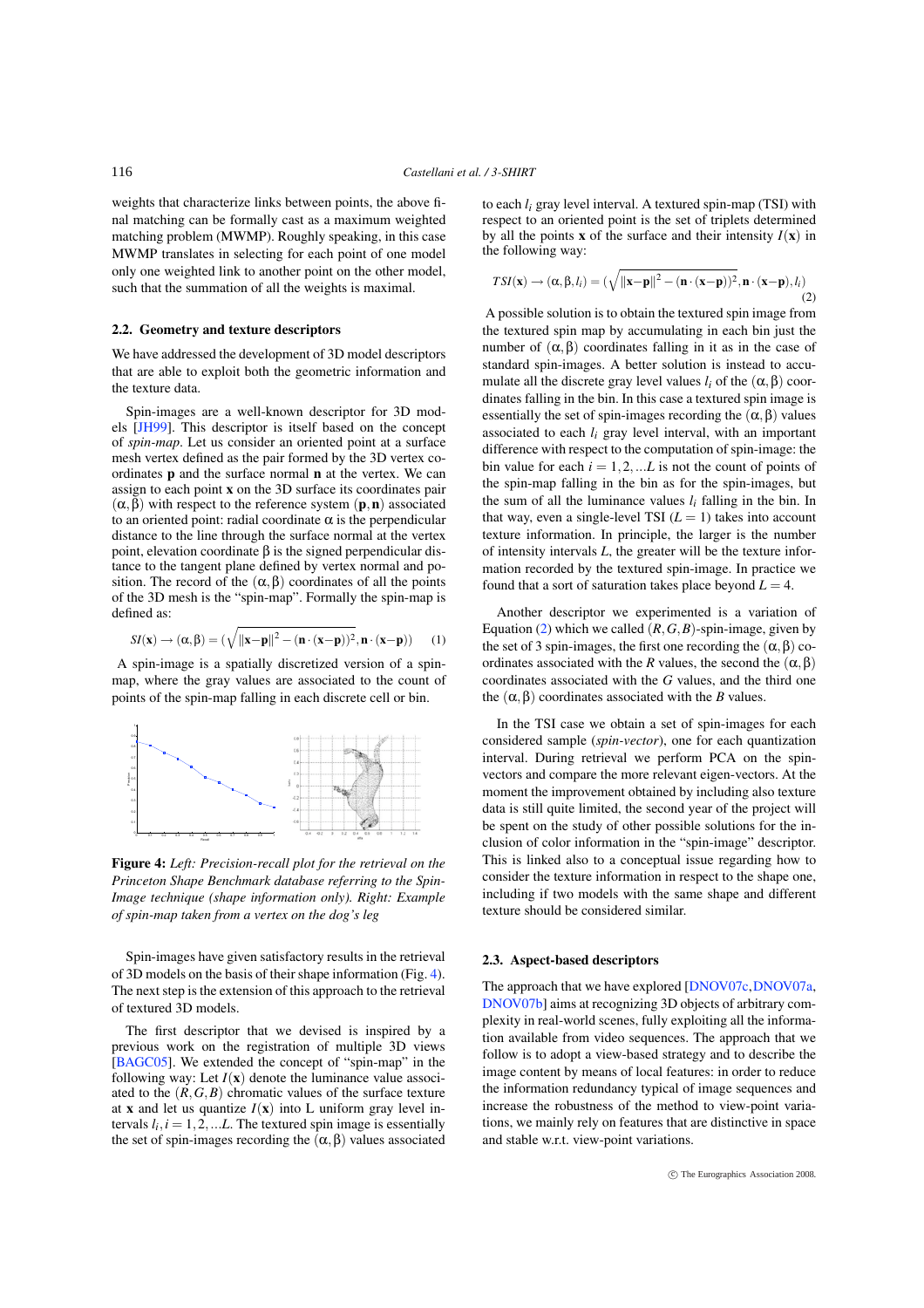<span id="page-4-0"></span>

Figure 6: Sample frames from the system output.

The method we have devised can be sketched as follows. We represent implicitly the 3D information from a video sequence by means of time-invariant features, i.e, local features that are distinctive in space and smooth and stable in time. To do so, we extract 2D scale-invariant local features (Harris corners in scale-space) from the images and track them along the video sequence by means of a Kalman filter, forming features trajectories. Dynamic filters, robust to temporary occlusions, allow us to deal with non convex objects, since, while rotating around a 3D object, selfocclusions may cause temporary interruptions in a trajectory. For a given trajectory we obtain a compact time-invariant feature by averaging descriptions for each keypoint belonging to the same trajectory. The overall procedure described so far is summarized in Figure [5](#page-5-0) (left).

In the training (modeling) phase we acquire a video sequence of an object of interest at a time, observing it in relatively controlled environments from different view-points meaningful for recognition purposes. Figure [5](#page-5-0) (right) shows a visual impression of the local regions of the video sequence that participate to modeling the object of interest. Observe that areas belonging to different time views are included. Also, the same part may appear more than once, if different views of it are important for recognition – in the figure Goofy's left arm appears twice.

In the test (recognition) phase a buffer of adjacent frames stored from a video stream is used to model the recently seen content of the observed scene of interest, similarly to training. Then the test model at time  $t$  is compared to the training models by means of a matching technique [\[DNOV07c\]](#page-7-19) that exploits spatial and temporal coherence of time-invariant features: after computing a first set of robust matches with a simple NN strategy, the procedure is reinforced by analysing spatio-temporal neighborhoods and deleting isolated matches while adding weaker matches that are spatio-temporally close to robust ones. Finally, recognition is based on the matching procedure and it relies on an analysis of the recent content of the video which is compared with all the available models.

## 3. Indexing and Matching

The main objective of our work so far was to evaluate the use of statistical methods to improve effectiveness and efficiency of a classical retrieval system. In the next section we will briefly describe the preliminary studies and results.

# 3.1. T3.2 Statistical methods

We propose a technique that is a combination of a classical retrieval methods with a classification approach typical of the learning from examples framework.

We focus on the query by example (QBE) approach, very common on multimedia retrieval systems. In such a context, usually retrieval is based on the application of appropriate similarity measures between the example shape descriptor and all or some descriptors originated from the dataset. Therefore, most research in this direction focused on finding robust and discriminative shape descriptors. From the pattern recognition point of view, similarity matching is usually coupled with a nearest neighbour approach, that orders the available dataset according to the degree of similarity with respect to the shape used as a query. In this setting, the core problem is finding meaningful representations. It is easy to understand that this approach can suffer from the increase of the number of available shapes and in the case that the chosen descriptor is not discriminant enough the retrieval can easily fail. Here the use of an effective indexing method may be advantageous. We seek an alternative way to maintaining the retrieval efficiency and effectiveness as the database size grows. We investigate the appropriateness of using statistical learning tools for classification to improve retrieval performance. So far we have considered the well known SVM classifiers [\[CST00\]](#page-7-22), but different regularized approaches could be applied as well.

Let us assume that we have a dataset of labeled shapes divided in N classes. Then, given a test shape, we rank the output of the classifiers with a one vs all approach such that we obtain a sorted list of classes from the most to the least similar to the test shape. The idea that we pursue is to reduce the size of the dataset available, and therefore to save retrieval time, by using only shapes belonging to the k most similar classes to the test shape. We start off from a popular work proposed by Osada et al., based on statistical shape descriptors. We show how, with an appropriate use of the statistical learning tools we will, not only improve computational cost, but also improve the quality of retrieval. Following the work that we use as a reference in our experiments [\[OTCD02\]](#page-7-23) we represent shapes by means of the socalled D2 descriptor, which is a measure of the distance be-tween two random points on the surface. In [\[OTCD02\]](#page-7-23) shape distributions of two different 3D models are compared with the L1 distance to obtain a dissimilarity measure. Thus, for a given test shape, its description is compared with all the descriptions available on the database, and the output returned by the retrieval system is a list of the  $n$  most similar shapes.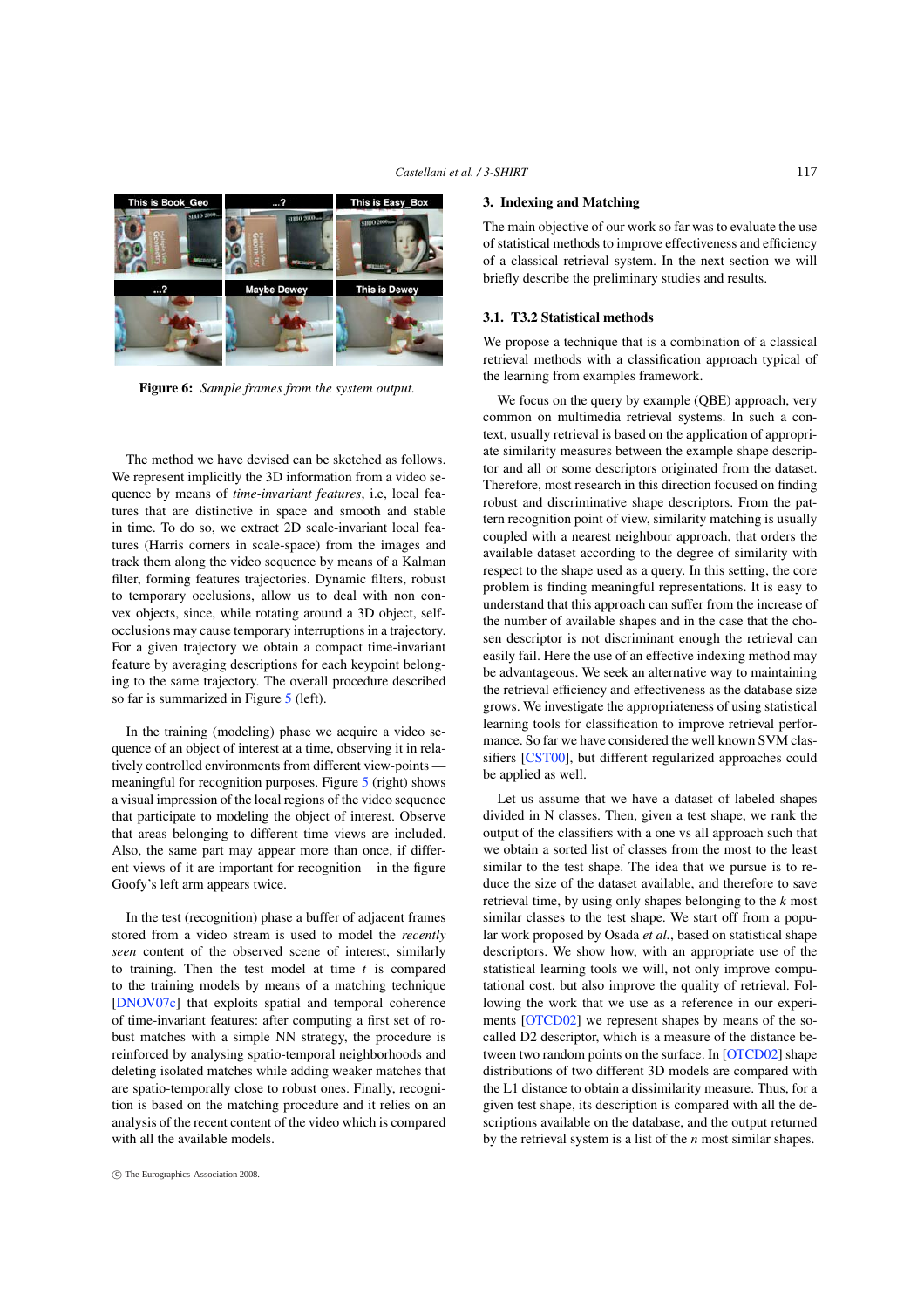<span id="page-5-2"></span>

<span id="page-5-0"></span>Figure 5: Overview of our approach. Left: the construction of a time-invariant feature. Right: a visual representation of the local regions of the image sequence that participate to object modeling.

Our variation of the original pipeline is to perform shape classification prior shape retrieval in order to reduce the size of the dataset of shapes to be analyzed. We evaluate the appropriateness of our choice in terms of nearest-neighbour performance, and retrieval indicators (we are currently using the so-called first tier and second tier). It is important to notice that our approach is flexible and can be implemented as a preprocess for many different kind of signatures or shape descriptions every time that an initial classification exists.

The reminder of the section is devoted to present the dataset of shapes, the classification process and the retrieval procedure.

## 3.1.1 The dataset

We are currently using the Princeton Shape Benchmark [\[SMKF04\]](#page-7-24), or PSB, which is a publicly-available database of 3D models, containing 1814 polygonal models collected from the World Wide Web and classified by humans according to function and form. For our experiments we have used the PSB and the classes organization provided with the repository of shapes that splits the dataset in two parts: one for the training and another one for the test. The total number of shapes is 907 in both cases. According with the classification provided with the PSB, the dataset is split in 42 categories for training and 38 for test. It is important to notice that some of the training classes are not present in the test group of classes: moreover there are some of the categories which contains very few examples (less than 10) and there are some classes which contain very different objects.

Indeed one of the main problem of the classification provided with the PSB is that some of the classes are clustered on a functional basis: this means they are grouped according with their use and not with their form of the 3D shape. Thus we considered subset of PSB classes, that fulfill requirements of intra-class shape homogeneity and a threshold for cardinality.

Table 1 shows the set of classes that we have chosen for our experiments with relative cardinality for the training and test sets that are used for classification procedure. Each training set contains the same number of positive and negative examples: the negative are randomly selected from all the other classes of shapes. Each test set contains the positive examples given by the PSB dataset and as negative examples we have chosen to use all the other 3D shapes belonging to the dataset.

| Class name                 | Training set |          | <b>Test Set</b> |          |
|----------------------------|--------------|----------|-----------------|----------|
|                            | Positive     | Negative | Positive        | Negative |
| Aircraft winged vehicle    | 107          | 107      | 135             | 772      |
| Plant                      | 78           | 78       | 60              | 847      |
| Animal biped human         | 71           | 71       | 78              | 829      |
| Vehicle car                | 62           | 62       | 51              | 856      |
| Furniture table            | 43           | 43       | 35              | 872      |
| Furniture seat             | 40           | 40       | 37              | 870      |
| Body part head             | 40           | 40       | 38              | 869      |
| Liquid container           | 35           | 35       | 24              | 883      |
| Sea vessel                 | 19           | 19       | 26              | 881      |
| Aircraft helicopter        | 17           | 17       | 18              | 889      |
| Display device             | 16           | 16       | 24              | 883      |
| Lamp                       | 14           | 14       | 8               | 899      |
| Animal quadruped           | 14           | 14       | 17              | 890      |
| Furniture shelves          | 13           | 13       | 13              | 894      |
| Animal underwater creature | 12           | 12       | 23              | 884      |
| Hat                        | 10           | 10       | 6               | 901      |
| City                       | 10           | 10       | 10              | 897      |
| Door                       | 10           | 10       | 18              | 889      |

<span id="page-5-1"></span>Table 1: The set of classes that we have chosen for our experiments: each class is split in a training set and a test set which are exploited to train a SVM classifier.

## 3.1.2. Classification with SVM

The preliminary experiments that we performed rely on the well known SVM classifiers. Once the dataset has been selected and labeled we train and tune a classifier for each of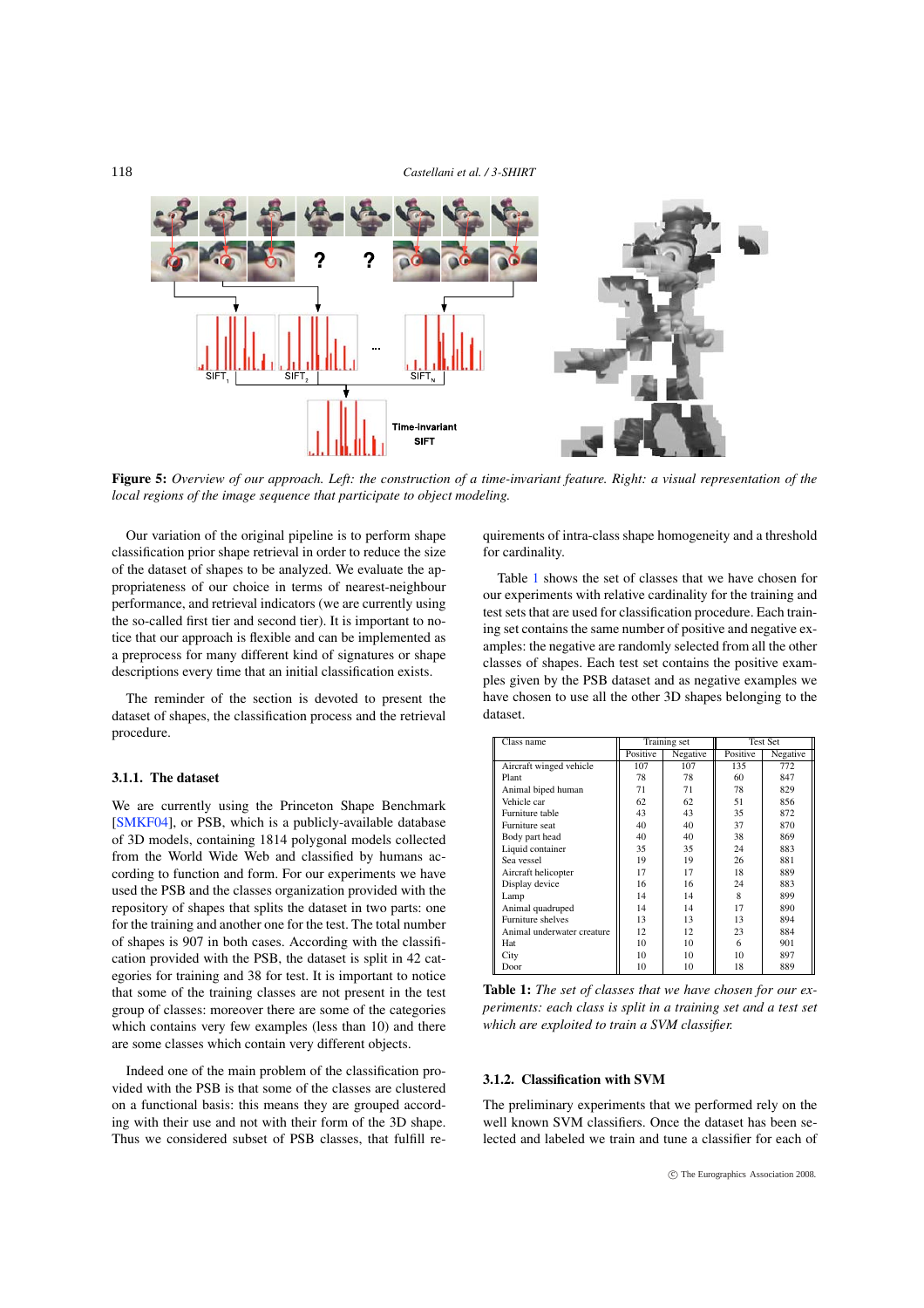<span id="page-6-0"></span>

|                            | Training class cardinality | FT       | ST   | NN           |  |
|----------------------------|----------------------------|----------|------|--------------|--|
| Aircraft winged vehicle    | 107                        | 0.52     | 0.73 | 0.63         |  |
| Plant                      | 78                         | 0.26     | 0.48 | 0.45         |  |
| Animal biped human         | 71                         | 0.49     | 0.76 | 0.74         |  |
| Vehicle car                | 62                         | 0.36     | 0.65 | 0.47         |  |
| Furniture table            | 43                         | 0.29     | 0.55 | 0.31         |  |
| Furniture seat             | 40                         | 0.25     | 0.47 | 0.43         |  |
| Body part head             | 40                         | 0.37     | 0.71 | 0.5          |  |
| Liquid container           | 35                         | 0.17     | 0.42 | 0.25         |  |
| Sea vessel                 | 19                         | 0.28     | 0.45 | 0.46         |  |
| Aircraft helicopter        | 17                         | 0.15     | 0.32 | 0.56         |  |
| Display device             | 16                         | 0.11     | 0.26 | 0.17         |  |
| Lamp                       | 14                         | 0.5      | 0.76 | 0.75         |  |
| Animal quadruped           | 14                         | 0.16     | 0.2  | 0.35         |  |
| Furniture shelves          | 13                         | 0.11     | 0.18 | 0.15         |  |
| Animal underwater creature | 12                         | 0.11     | 0.18 | 0.04         |  |
| Hat                        | 10                         | $\Omega$ | 0.02 | $\Omega$     |  |
| City                       | 10                         | 0.1      | 0.15 | 0.3          |  |
| Door                       | 10                         | 0.06     | 0.12 | $\mathbf{0}$ |  |

Table 2: The results obtained for retrieval performed among the shapes of the classes selected with the classification tool described in Section [3.1.2.](#page-5-1)

the classes: each training set is made of an equal number of positive and negative examples of the shapes, where the negative examples are extracted from all the other shapes of the dataset. As for the kernel choice, we are currently using the RBF Gaussian kernel, but other choices, including the design of appropriate kernels for a given shape descriptor, are possible.

We tune the classifiers parameters (the regularization parameter *c* and the variance of the Gaussian kernel σ) with a leave-one-out approach.

#### 3.1.3. Experimental results

We conclude reporting some preliminary results that show how the retrieval quality increases when restricting retrieval to a subset of shapes, selected with shape classification. We compare the results with the ones obtained performing no  $classification$  — i.e., to the ones obtained with the original method by Osada. To evaluate the performances of the retrieval we use the well known evaluation methods proposed by previous works:

- First Tier : the percentage of models in the query's class that appear within the top  $k$  matches where  $k$  is the size of the query's class.
- Second Tier: the percentage of models in the query's class that appear within the top  $2k$  matches where k is the size of the query's class.
- Nearest Neighbour : the percentage of closest matches that belong to the same class as the query.

The results obtained for retrieval considering the selected number of class (four) are shown in Table 2.

It is possible to notice that the performances of the retrieval drop down for those classes which have few shapes in the training set. It is possible to see that results are very different for different classes: those classes which have a more shapes for training classifier are retrieved better that other.

|                                   | $1st$ Tier | $2nd$ Tier | N.N. |
|-----------------------------------|------------|------------|------|
| Our approach (first               | 33%        | 55%        | 47%  |
| 4 classes)<br>Osada (all classes) | 24%        | 39%        | 44%  |

Table 3: Comparison between applying or not a shape classification phase prior retrieval.

Considering Table 2 it is apparent that our approach improve performances of retrieval. It is worth noticing that the training class cardinality and the intra-class similarity are fundamental for the performances of the retrieval: it is apparent that when the number of shapes drop down, also the first tier and the second tier decrease. With respect to the intra-class similarity, we have computed the  $L_1$  distance between all the shapes of each class and we have that, even if there is a high number of training shapes, the retrieval fails if the intra-class distance is high.

# 4. Evaluation

We have built a test collection for the project and we have studied some important and foundational issues about evaluation: metrics and benchmarks.

## 4.1. Database of Textured 3D Models

We added texture information to the models of the Princeton Shape Benchmark. This repository contains 1800 3D models and is one of the most used for the comparison of 3D retrieval systems. By adding texture information to it we obtained an effective way to compare the performance of descriptors using also color information with current state-ofthe-art systems. We also collected the 3D models available to our research group from previous and current research activity in an additional database. This database is particularly interesting because it contains also some high quality 3D models with complex geometry while most 3D models available in the free collections are rather simple.

#### 4.2. Evaluation: Metrics and Benchmarks

We analyzed the data provided by TREC test collection, the most used benchmark in the information retrieval community. We studied:

- if it is possible to obtain correct and reliable results using less data (fewer topics, i.e., fewer test queries). The result is that, potentially, we could get the same evaluation results with just 10% of the topics, although it is not yet clear if these topics can be found a priori (before the evaluation takes place) and how to find them [\[GMR08\]](#page-7-25).
- which topics are more informative. The results are still preliminary, but we have a strong indication that the current evaluation procedures concentrate too much on those topics for which most systems feature good performances, whereas the systems that have good performances on the